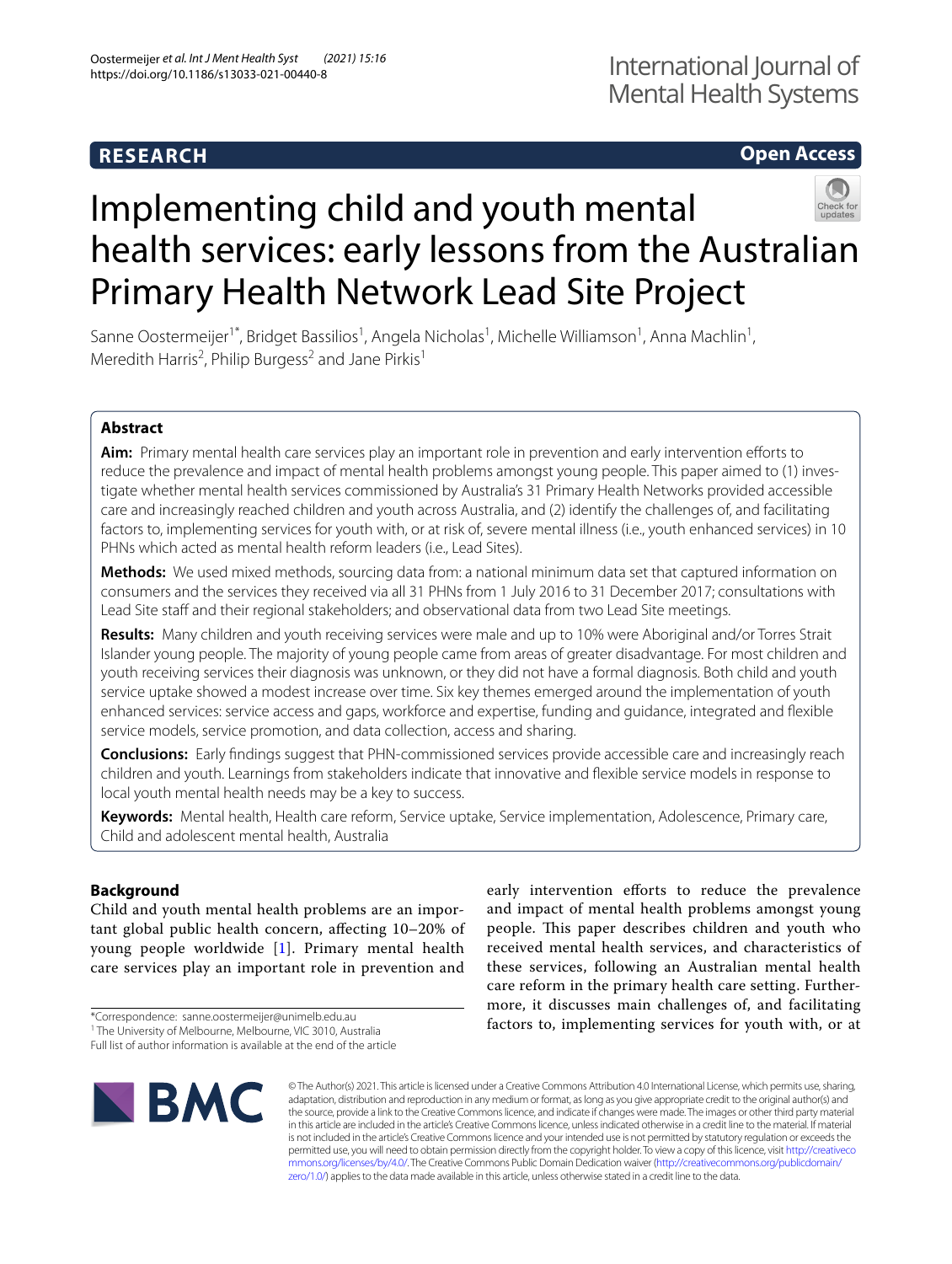risk of, severe mental illness in 10 regions that were selected to act as mental health reform leaders.

#### **Child and youth mental health in Australia**

Young people typically include those aged 10–24 years (according to the World Health Organisation) or a subgroup within this cohort. However, there are various terms to refer to young people of diferent ages which are often used interchangeably and inconsistently. Other terms may include children (typically under 18 or younger), adolescents, young adults or youth. In Australia, a common distinction is made between 'children' aged 0–11 years old and 'youth' aged 12–25 years old. For example, the *headspace* National Youth Mental Health Foundation and the Victorian Health Promotion Foundation focus their mental health advocacy, research and/or service activities specifcally on young people aged 12–25 years. Throughout this paper we refer to 'young people' as those aged 0–25 years old, 'children' as those aged 0–11 years and 'youth' as those aged 12–25 years.

In Australia, the 12-month prevalence of mental health problems among young people aged 4–17 years has been estimated at  $13.9\%$  [\[2](#page-11-1)]. The estimates for older young people aged 16–24 years are higher (26.4%), representing the highest prevalence of all age groups [[3\]](#page-11-2). Anxiety and depressive disorders are the second leading cause of total disease burden among young people aged 5–24 years [\[4](#page-11-3)].

Young people have been shown to access mental health services less frequently than the overall population [\[5](#page-11-4), [6](#page-11-5)]. In general, youth accessing services are mostly female, diagnosed with mood and/or anxiety disorders, and reside in major cities [[7](#page-11-6)[–9](#page-11-7)]. Service uptake among children seems to be lower compared to youth and is almost equal across boys and girls [[2\]](#page-11-1). Children accessing services are also mostly diagnosed with mood and/or anxiety disorders and reside in major cities [\[2](#page-11-1)].

It has been argued that young people worldwide show lower service access because they are reluctant to seek help for mental health problems and/or because mental health services do not always meet their needs  $[10]$  $[10]$ . The main barriers to using services reported by young people in Australia include perceived stigma and embarrassment, fears regarding confdentiality and lack of trust, poor mental health literacy, and a preference for selfreliance [\[2](#page-11-1), [11,](#page-11-9) [12\]](#page-12-0). Less is known about facilitating factors, however positive past experience with help-seeking has been identifed as one prominent facilitating factor for youth to access mental health services [\[11](#page-11-9)]. Youth health workers, general practitioners (GPs) and community health centre staff have reported several challenges in working with youth  $[13]$ . These include the need for longer consultations, diferent communication styles and involving parents. Other challenges include poor linkages between services and infexible service provision [\[13](#page-12-1)].

#### **Primary mental health services in Australia**

In 2015, in response to a major review [[14\]](#page-12-2), the Australian Government established 31 Primary Health Networks (PHNs) nationwide to reshape the delivery of health services. PHNs are independent organisations funded by the Australian Government, each operating in their own local regions across metropolitan and rural areas. They are expected to improve integration between services across the entire health system, respond to local needs and improve consumer outcomes [\[15\]](#page-12-3). PHNs are to achieve this by understanding the needs of their communities, supporting GPs and other primary care providers in a variety of ways so that they can offer optimal care, and by purchasing or commissioning services. From July 2016, PHNs received funding from the Australian Government Department of Health to plan and commission services in six national mental health priority areas ('PHN-led reform'), including child and youth services [[16\]](#page-12-4), the focus of this paper.

Prior to the PHN-led reforms, the Australian Government funded Medicare Locals to provide primary mental health care via the Access to Allied Psychological Services (ATAPS) program (July 2001 to June 2016) to improve access to services for common mental health problems. Over time ATAPS increasingly targeted hardto-reach groups (e.g., people at risk of suicide, in rural and remote areas, with perinatal depression, afected by natural disasters) by offering unique flexibilities in ser-vice delivery [[7](#page-11-6)]. The ATAPS program included specific services for children and youth with, or at risk of, mental illness  $[7, 17]$  $[7, 17]$  $[7, 17]$  $[7, 17]$ . The PHN-led reforms have built on and superseded ATAPS. As part of the PHN-led reforms, PHNs are expected to commission ATAPS-like mental health services according to the needs of their local communities across the lifespan. Examples of mental health services commissioned by the PHNs include psychological therapy, clinical care coordination services, Aboriginal and Torres Strait Islander mental health services and youth-specifc mental health services.

Many of the mental health services for youth are delivered through *headspace* centres that specifcally target youth aged 12 to 25 years and all PHNs are expected to maintain standard *headspace* services in their regions [[18\]](#page-12-6). Additionally, PHNs can choose to commission *headspace* centres to deliver specialised services (as described below). It should be noted that not all *headspace* services for young people are commissioned by the PHNs.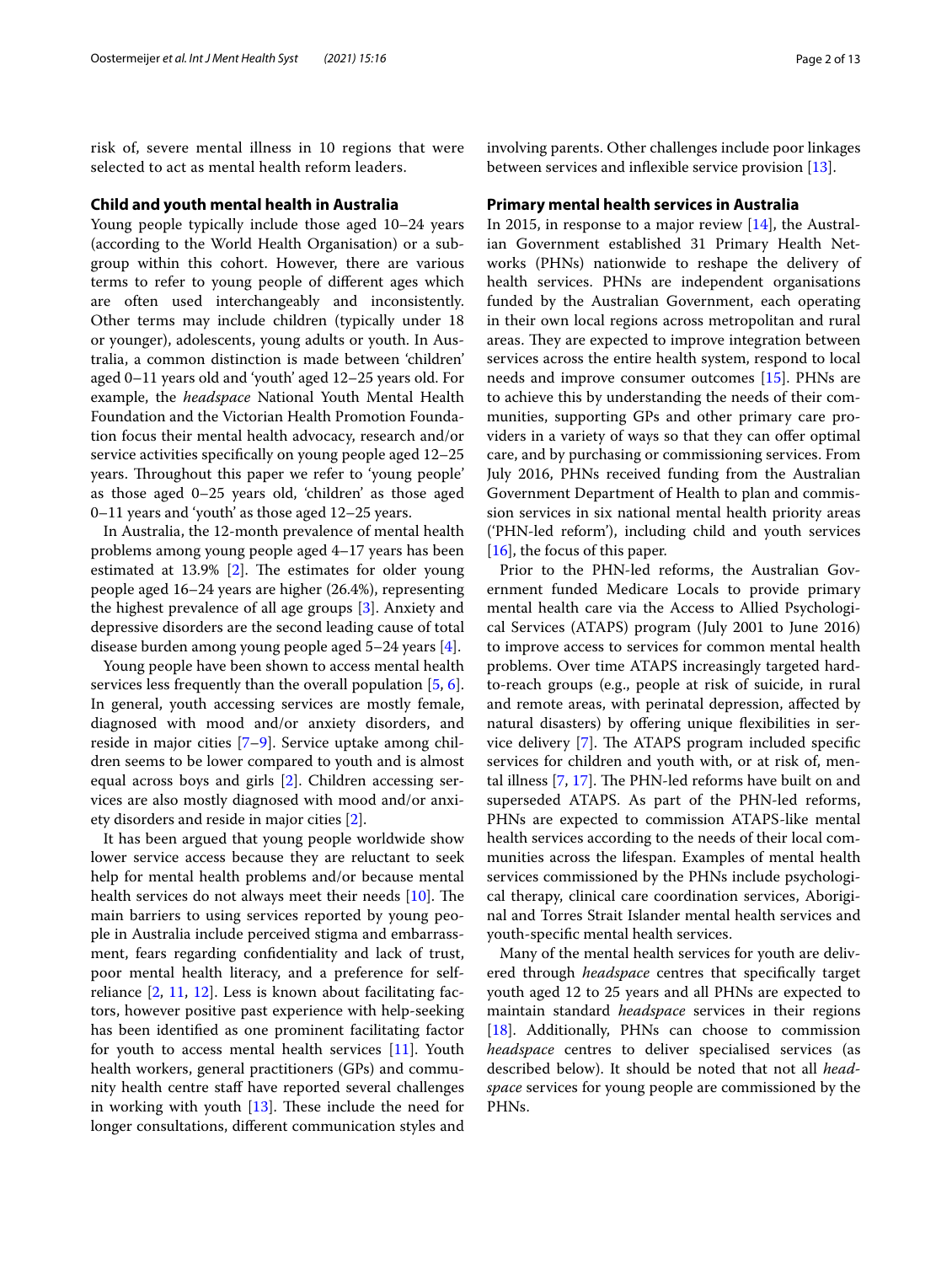#### **Youth enhanced services commissioned by PHNs**

PHNs are required to commission enhanced services to meet the needs of youth with, or at risk of, *severe* mental illness but have fexibility to determine how these services are delivered in their region based on local needs. Newly developed models are expected to be in line with current evidence and best practice. Furthermore, these services are expected to offer psychological therapy and vocational support, and involve a broad workforce, such as allied health providers and case managers. Ten PHNs were selected to act as mental health reform leaders ('Lead Sites') in several nominated key focus areas via the 'PHN Mental Health Reform Lead Site Project' (the 'Lead Site Project'), including enhanced services for youth. They are spread out across six different states and territories. Seven Lead Sites were located in a metropolitan area and three Sites were based in a rural area. Three of these Lead Sites were specifcally selected to focus on enhanced activities in this key focus area.

The Department of Health commissioned our research team from the University of Melbourne to conduct an evaluation of the Lead Site Project  $[19]$  $[19]$ . This paper aimed to (1) investigate whether mental health services commissioned by Australia's 31 Primary Health Networks provided accessible care and increased reach to children and youth across Australia, and (2) identify the challenges of, and facilitating factors to, implementing services for youth with, or at risk of, severe mental illness (i.e., youth enhanced services) in 10 PHNs which acted as mental health reform leaders (i.e., Lead Sites). It describes the children (0–11 years) and youth (12–25 years) receiving mental health services commissioned by the 31 PHNs from 1 July 2016 to 31 December 2017 and outlines the services they received. Furthermore, it discusses challenges of, and facilitating factors to, implementing youth enhanced services experienced by key stakeholders from the 10 Lead Sites. This includes the three Lead Sites specifcally focusing on youth enhanced services.

The authors acknowledge that some people with lived experience of mental illness prefer the terms 'consumer', 'client' or 'service user'. However, this paper uses the term 'consumer' to refect the terminology mostcommonly used by PHN staff and their stakeholders.

# **Methods**

We used data from various national minimum datasets to capture information on child and youth consumers and the services they received from all 31 PHNs. We also conducted consultations with Lead Site staff and regional stakeholders in Lead Site regions, and drew on observational data from two Lead Site meetings which specifcally focused on the implementation and delivery of youth enhanced services  $[19]$ . These data sources are described in more detail below. Approval was obtained from the Human Ethics Sub-Committee at the University of Melbourne (1749426).

#### **Data sources**

#### *Routinely collected data*

We used data from consumers who had one or more service sessions recorded between 1 July 2016 and 31 December 2017. These data were collected via the following purposedesigned web-based minimum datasets, into which service providers and PHNs enter de-identified data: The Primary Mental Health Care minimum data set (PMHC MDS, for services since 1 July 2017), the ATAPS minimum data set (for services prior to 1 July 2017) and the *headspace* dataset (for *headspace* services commissioned through the PHNs only). The ATAPS and *headspace* data were mapped onto the PMHC MDS [[20](#page-12-8)]. We only used data from those consumers who had consented to their deidentifed data being provided to the Department of Health.

Data were available at three diferent levels: per consumer (each row represents an individual consumer), per episode of care (each row is a series of service sessions during a continuous period of time, referred to as an 'episode of care') and per session (each row represents one service session event). Session-level data can be aggregated to episode-level data and episode-level data can be aggregated to consumer-level data. For the purposes of this paper, episode-level data were aggregated to individual consumers using the most recent episode of care.

#### *Stakeholder consultations*

Consultations were held with PHN staff from Lead Sites and regional stakeholders (e.g., individual providers or representatives of services) from their regions. The consultations were conducted via separate Lead Site staf and regional stakeholder focus groups, telephone interviews and written responses to pre-determined questions about the planning and implementation of youth enhanced services (see [Appendix\)](#page-11-10). All participants were provided with a plain language statement, an informed consent form and a set of demographic questions. All consultations were video- or audio-recorded.

Ten Lead Site focus groups were held between September and December 2017. Lead Site representatives received the consultation questions and were asked to invite those staff best able to answer the questions to participate. All focus groups were 2 to 3.5 h in duration. One focus group was conducted via Zoom, an online platform for video conferencing. All other focus groups were conducted face to face. All recordings were professionally transcribed verbatim.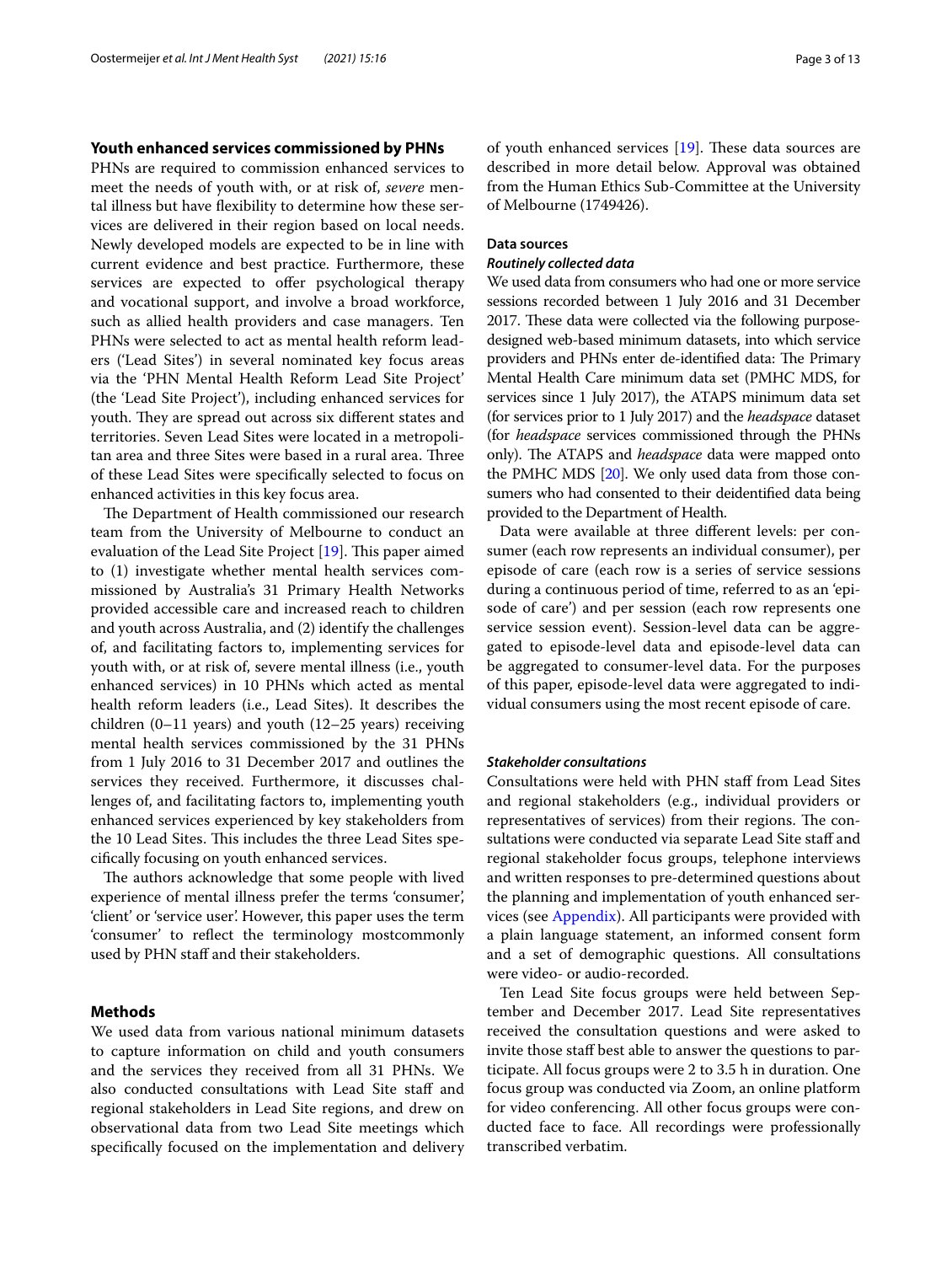The regional stakeholder consultations took place in March 2018. Lead Site representatives were asked to provide contact details for 10 to 20 external regional stakeholders directly working with their PHN. Regional stakeholders who were not able to attend focus groups were offered the option of participating in an individual telephone interview or providing a written response. Six focus groups were conducted via Zoom and were 1 to 2 h in duration. Two 30-min individual telephone interviews were also held. Notes were taken during verbal consultations and recordings were used to add to these notes as needed. Eight stakeholders provided a written response.

Transcripts, notes and written responses from all consultations were used for analysis.

#### *Observational data*

Two members of the evaluation team attended two Lead Site 'youth enhanced' meetings in September 2017 and March 2018. These meetings focused specifically on the implementation and delivery of youth enhanced services and were attended by the three Lead Sites specifcally focusing on such services. Key points from these meetings were noted. These notes and associated documentation, including meeting minutes and two presentations, were used for analysis.

#### **Data analyses**

#### *Routinely collected data*

Data from the PMHC MDS (augmented with mapped ATAPS and *headspace* data) were analysed in SPSS (Version 25), using standard descriptive statistical procedures.

*Data from stakeholder consultations and observational data* Transcripts from Lead Site staff and regional stakeholders consultations were coded with an initial template based on pre-determined questions [\[21](#page-12-9)]. Using a thematic analysis approach, two members of our team independently coded one transcript, iteratively creating a coding template. Once the fnal set of broad themes was constructed, transcripts were re-examined, and narrower themes were identified. The two team members compared and revised the coding template until consensus was reached. During this process additional themes were identified. The fnal template with the complete set of broad and narrow themes was applied across all relevant stakeholder data. The three Lead Sites with a focus on youth enhanced services and other Lead Sites were compared for key diferences in emerging themes.

<span id="page-3-0"></span>

|  |  | Table 1 Overview of number of consumers, episodes |  |
|--|--|---------------------------------------------------|--|
|  |  | and sessions between July 2016 and December 2017  |  |

|                     | Children<br>$(0-11$ years) |     | Youth<br>(12-25 years) |      |
|---------------------|----------------------------|-----|------------------------|------|
|                     | Frequency                  | %   | <b>Frequency</b>       | %    |
| Number of consumers | 11.627                     | 9.7 | 108.743                | 90.3 |
| Number of episodes  | 12,160                     | 9.5 | 115,879                | 90.5 |
| Number of sessions  | 55.372                     | 137 | 348.173                | 863  |

#### **Results**

#### **Receipt of PHN‑commissioned services by children and youth**

Table [1](#page-3-0) gives an overview of the number of children and youth that received services and the number of episodes and sessions they received between July 2016 and December 2017.

In the 18 months between July 2016 and December 2017, 11,627 children and 108,743 youth received PHN-commissioned services. Table [2](#page-4-0) summarises the socio-demographic and clinical characteristics of the children and youth who received PHN-commissioned mental health services during the period of interest. Most children receiving services were male, while most youth were female. Up to 10% of young people receiving services were Aboriginal and/or Torres Strait Islander young people. Over half of children and youth lived in major cities and approximately 40% lived in inner or outer regional Australia. Most children and youth lived in areas of greater social disadvantage. For the majority of children and youth their diagnosis was unknown, or they either did not have a formal diagnosis or experienced subsyndromal mental health problems.

A total of 12,160 episodes of care were received by children and 115,879 episodes of care were received by youth. Table [3](#page-5-0) summarises the service characteristics over the 18-months initial period. Professional referrals mostly came from GPs and youth mostly self-referred. For most youth the episodes of care, treatment was concluded, while for children this was mostly unknown. For children most episodes compromised of 5 or less sessions (62.1%), for youth most episodes compromised of 4 or less sessions (63.3%). This was similar for the treatmentconcluded episodes only.

In total, the children's episodes of care comprised 55,372 sessions and the youth's comprised 348,173. Most sessions were face to face, provided on an individual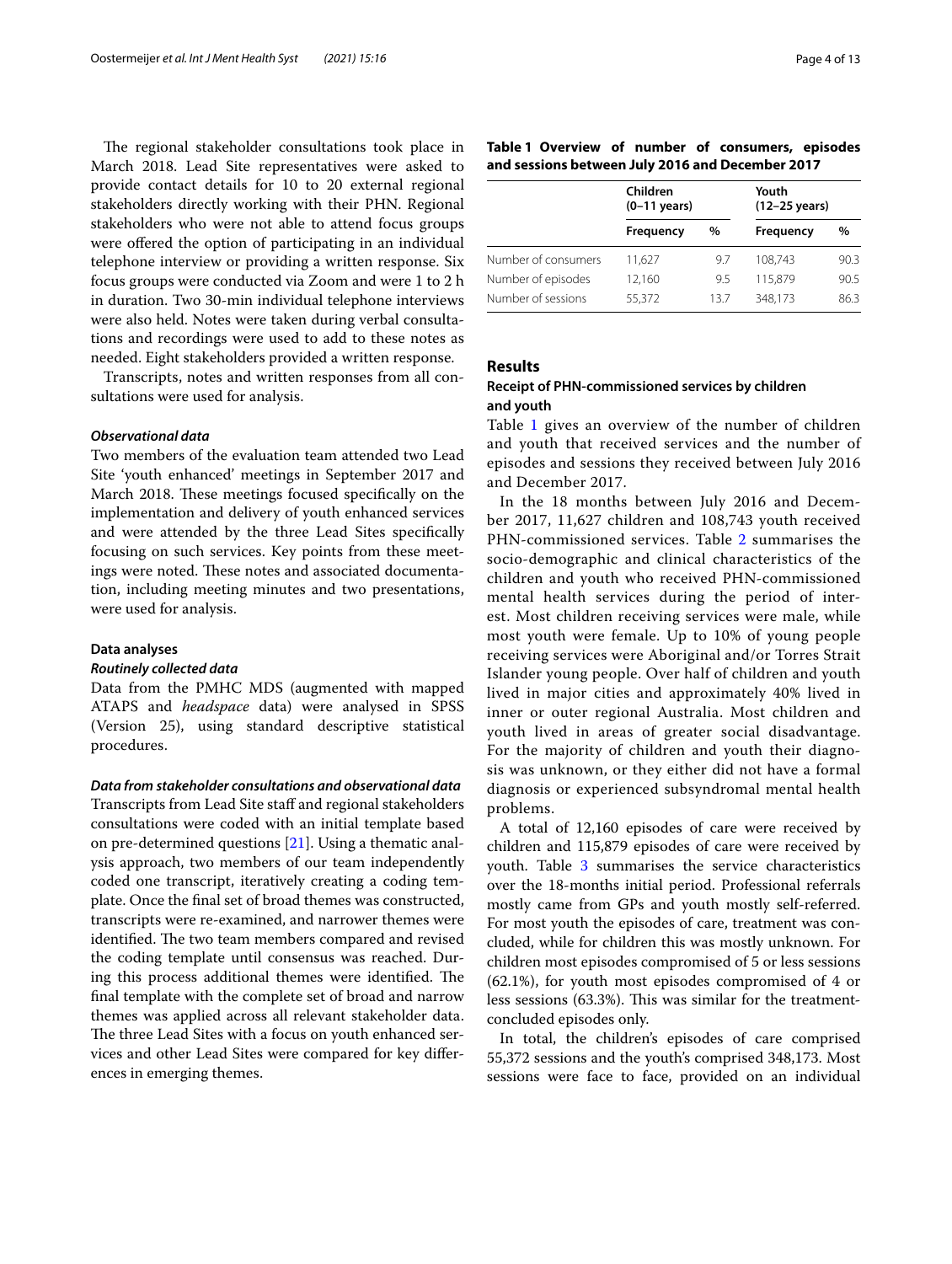<span id="page-4-0"></span>

|                                           | Children (0-11 years) |      | Youth (12-25 years) |      |
|-------------------------------------------|-----------------------|------|---------------------|------|
|                                           | Frequency             | $\%$ | Frequency           | $\%$ |
| <b>Consumer characteristics</b>           | $(n = 11,627)$        |      | $(n = 108, 743)$    |      |
| Gender                                    |                       |      |                     |      |
| Female                                    | 4874                  | 41.9 | 62,572              | 57.5 |
| Male                                      | 6696                  | 57.6 | 39,658              | 36.5 |
| Other                                     | 6                     | 0.1  | 1321                | 1.2  |
| Unknown                                   | 51                    | 0.4  | 5192                | 4.8  |
| Aboriginal and/or Torres Strait Islander  |                       |      |                     |      |
| Yes                                       | 1172                  | 10.1 | 9618                | 8.8  |
| <b>No</b>                                 | 7384                  | 63.5 | 87,178              | 80.2 |
| Unknown                                   | 3071                  | 26.4 | 11,947              | 11.0 |
| Remoteness area                           |                       |      |                     |      |
| Major cities of Australia                 | 6585                  | 56.6 | 65,374              | 60.1 |
| Inner regional Australia                  | 2933                  | 25.2 | 28,425              | 26.1 |
| Outer regional Australia                  | 1748                  | 15.0 | 12,559              | 11.5 |
| Remote Australia                          | 217                   | 1.9  | 17,36               | 1.6  |
| Very remote Australia                     | 94                    | 0.8  | 503                 | 0.5  |
| Unknown                                   | 50                    | 0.4  | 146                 | 0.1  |
| Social disadvantage <sup>1</sup>          |                       |      |                     |      |
| High                                      | 3103                  | 26.7 | 22,475              | 20.7 |
| High to moderate                          | 3007                  | 25.9 | 23,804              | 21.9 |
| Moderate                                  | 2486                  | 21.4 | 24,973              | 23.0 |
| Moderate to low                           | 1823                  | 15.7 | 18,472              | 17.0 |
| Low                                       | 1158                  | 10.0 | 18,851              | 17.3 |
| Unknown                                   | 50                    | 0.4  | 168                 | 0.2  |
| Diagnosis                                 |                       |      |                     |      |
| Anxiety disorders                         | 1527                  | 13.1 | 19,510              | 17.9 |
| Affective disorders                       | 197                   | 1.7  | 17,661              | 16.2 |
| Substance use disorders                   | 3                     | 0.0  | 762                 | 0.7  |
| Psychotic disorders                       | $\,8\,$               | 0.1  | 429                 | 0.4  |
| Disorders of childhood and adolescence    | 721                   | 6.2  | 2343                | 2.2  |
| Other mental disorders                    | 270                   | 2.3  | 3005                | 2.8  |
| Subsyndromal problems/no formal diagnosis | 5649                  | 48.6 | 36,048              | 33.1 |
| Unknown                                   | 3252                  | 28.0 | 28,985              | 26.7 |

<sup>1</sup> Based on the index of Relative Socio-economic Disadvantage (IRSD)

basis, and lasted between 46–60 min. Figure [1](#page-6-0) presents the number of service sessions for children and youth from 1 July 2016 to 31 December 2017. There was an overall modest increase in service uptake of PHN-commissioned services over time, with some pronounced drops (e.g., December 2016 and April 2017).

#### **Stakeholder perspectives**

#### *Sample and demographic information*

A total of 58 Lead Site staf participated in focus groups, ranging from four to 10 staf members per Lead Site. Most participants were female (81%) and aged between 30 and 49 years (62.1%), and none of the participants were Aboriginal and/or Torres Strait Islanders. The groups generally comprised a senior PHN mental health manager and a person representing each portfolio within the mental health stream (e.g., managers or program officers for youth mental health, suicide prevention, or intake). Some participants had broader responsibility for mental health services in general. Others were responsible for evaluation and research, data and planning, policy and system re-development.

In total, 62 regional stakeholders participated in consultations (four to 12 per Lead Site region), mostly of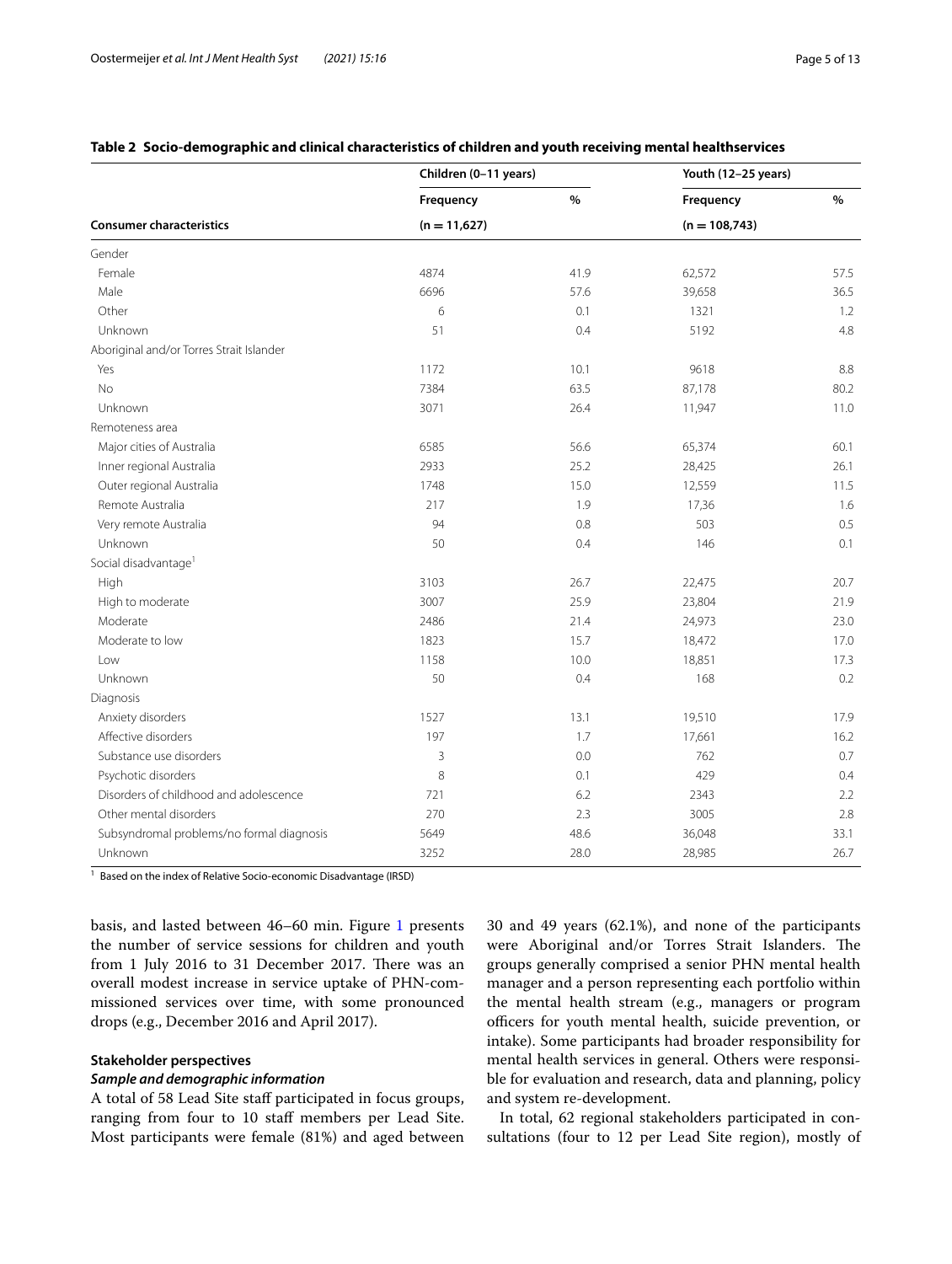# <span id="page-5-0"></span>**Table 3 Service characteristics of children and youth receiving mental health services**

|                                                 | Children (0-11 years) |      | Youth (12-25 years) |         |
|-------------------------------------------------|-----------------------|------|---------------------|---------|
|                                                 | Frequency             | $\%$ | Frequency           | $\%$    |
| Episode-level characteristics                   | $(n = 12,160)$        |      | $(n = 115,879)$     |         |
| Referrer profession                             |                       |      |                     |         |
| General practitioner                            | 10,359                | 85.2 | 49,642              | 42.8    |
| Psychiatrist                                    | 21                    | 0.2  | 157                 | 0.1     |
| Obstetrician                                    | $\circ$               | 0.0  | $\overline{2}$      | 0.0     |
| Pediatrician                                    | 424                   | 3.5  | 94                  | 0.1     |
| Other medical specialist                        | 8                     | 0.1  | 19                  | 0.0     |
| Midwife                                         | $\overline{2}$        | 0.0  | 14                  | 0.0     |
| Maternal health nurse                           | $\overline{4}$        | 0.0  | 36                  | 0.0     |
| Psychologist                                    | 151                   | 1.2  | 123                 | 0.1     |
| Mental health nurse                             | 10                    | 0.1  | 89                  | 0.1     |
| Social worker                                   | 38                    | 0.3  | 102                 | 0.1     |
| Occupational therapist                          | $\mathbb O$           | 0.0  | 10                  | 0.0     |
| Aboriginal health worker                        | 1                     | 0.0  | 19                  | 0.0     |
| Educational professional                        | 93                    | 0.8  | 50                  | 0.0     |
| Early childhood service worker                  | 60                    | 0.5  | $\overline{4}$      | 0.0     |
| Other                                           | 62                    | 0.5  | 9682                | 8.4     |
| N/A-self referral                               | 98                    | 0.8  | 52,750              | 45.5    |
| Unknown                                         | 829                   | 6.8  | 30,86               | 2.7     |
| Completion status                               |                       |      |                     |         |
| Open (not completed)                            | 2367                  | 19.5 | 5387                | 4.6     |
| Treatment concluded                             | 799                   | 6.6  | 65,288              | 56.3    |
| Treatment closed for other reasons <sup>1</sup> | 1075                  | 8.8  | 2156                | 1.9     |
| Unknown                                         | 7919                  | 65.1 | 43,048              | 37.1    |
| Attended sessions                               |                       |      |                     |         |
| 1                                               | 1809                  | 14.9 | 34604               | 29.9    |
| 2                                               | 1550                  | 12.7 | 17,075              | 14.7    |
| 3                                               | 1486                  | 12.2 | 12,013              | 10.4    |
| 4                                               | 1363                  | 11.2 | 9660                | 8.3     |
| 5                                               | 1346                  | 11.1 | 7988                | 6.9     |
| 6 or more                                       | 4606                  | 37.9 | 34,539              | 29.8    |
| <b>Session characteristics</b>                  | $(n = 55,372)$        |      | $(n = 348, 173)$    |         |
|                                                 |                       |      |                     |         |
| Session modality<br>Face to face                |                       |      |                     | 95.2    |
|                                                 | 53,550                | 96.7 | 331,588             |         |
| Telephone                                       | 1048                  | 1.9  | 15,145              | 4.3     |
| Video                                           | 592                   | 1.1  | 287                 | 0.1     |
| Internet-based                                  | 182                   | 0.3  | 1153                | 0.3     |
| Session participants                            |                       |      |                     |         |
| Individual consumer                             | 36,971                | 66.8 | 326,204             | 93.7    |
| Consumer group                                  | 1697                  | 3.1  | 14,892              | 4.3     |
| Family/ support network                         | 16,333                | 29.5 | 3877                | 1.1     |
| Other health professional or service provider   | 88                    | 0.2  | 1292                | 0.4     |
| Other                                           | 17                    | 0.0  | 103                 | $\circ$ |
| Unknown                                         | 266                   | 0.5  | 1805                | 0.5     |
| Session duration                                |                       |      |                     |         |
| $1-15$ min                                      | 475                   | 0.9  | 10,626              | 3.1     |
| 16-30 min                                       | 1036                  | 1.9  | 27,161              | 7.8     |
| 31-45 min                                       | 1859                  | 3.4  | 2814                | 0.8     |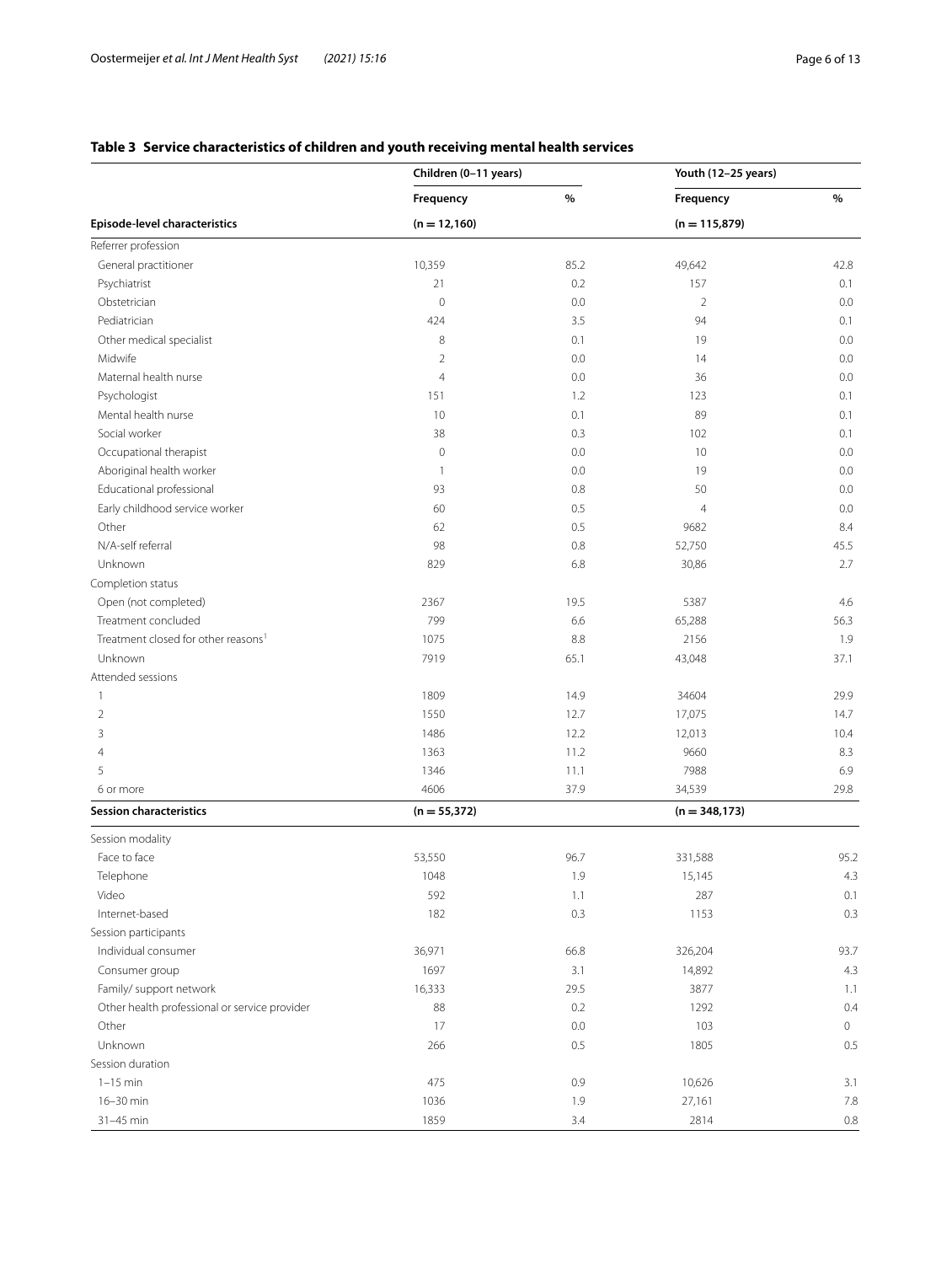| <b>Session characteristics</b> | $(n = 55,372)$ |      | $(n = 348, 173)$ |      |
|--------------------------------|----------------|------|------------------|------|
| 46-60 min                      | 46,879         | 84.7 | 220.477          | 63.3 |
| 61-120 min                     | 5049           | 9.0  | 81,880           | 24.0 |
| $>120$ mins                    | 74             | O. I | 5132             | 1.5  |
| <b>Unknown</b>                 |                | 0.0  | 83               | 0.0  |

 $1$  Other reasons included: consumer couldn't be contacted, declined further contact, moved out of the area, was referred elsewhere, or an unknown reason

whom participated via focus groups (83.9%). Other were either interviewed by phone (3.2%) or proved written responses (12.9%). Most participants were female (53.2%) and aged between 40 and 59 years (67.7%), and none of the participants were Aboriginal and/or Torres Strait Islander. Most stakeholders were managers, chief executive officers or employees from regional service provider agencies. Some participants were consumer and carer representatives, representatives from local health departments and professional or peak bodies, independent consultants, researchers or service providers.

Staff from the Lead Sites briefly described their youth enhanced services which are summarised in Table [4.](#page-6-1) At



the time of the consultations, staff from one Lead Site reported they had not yet commissioned youth enhanced services. Six key themes emerged from Lead Site staf and regional stakeholder consultations (summarised in Table [5](#page-7-0)): service access and gaps, workforce and expertise, funding and guidance, integrated and fexible service models, service promotion, and data collection, access and sharing. No clear diferences emerged between the three Lead Sites with a focus on youth enhanced services and other Lead Sites.

#### *Service access and gaps*

Both Lead Sites staff and regional stakeholders raised a lack service access and/or existing service gaps as a current challenge. During focus groups, staff from all 10 Lead Sites noted that intensive (psychiatric) services are needed for youth with severe and complex mental illness, but are often unavailable. Some Lead Sites and/or their service providers commented they had been able to overcome this challenge by capitalising on relationships with other services (e.g., tertiary services or private psychiatrists).

Regional stakeholders noted a variety of issues related to a lack of access to services, or service gaps, for youth. Three regional stakeholders from three Lead Sites expressed concerns about lack of access in regional areas, particularly for Lesbian Gay Bisexual Transgender and

### <span id="page-6-1"></span>**Table 4 Youth enhanced services delivered by the 10 Lead Sites**

#### **Type of service or specifc target group<sup>1</sup>**

Assertive outreach services Services for posttraumatic stress disorder Services for homeless youth Services for Indigenous youth Services for youth disengaged from education Family-focused services Service navigation support Improving access to psychological therapies for youth Services for those 'falling through the gaps' between *headspace* and acute services

<span id="page-6-0"></span>Categories are not mutually exclusive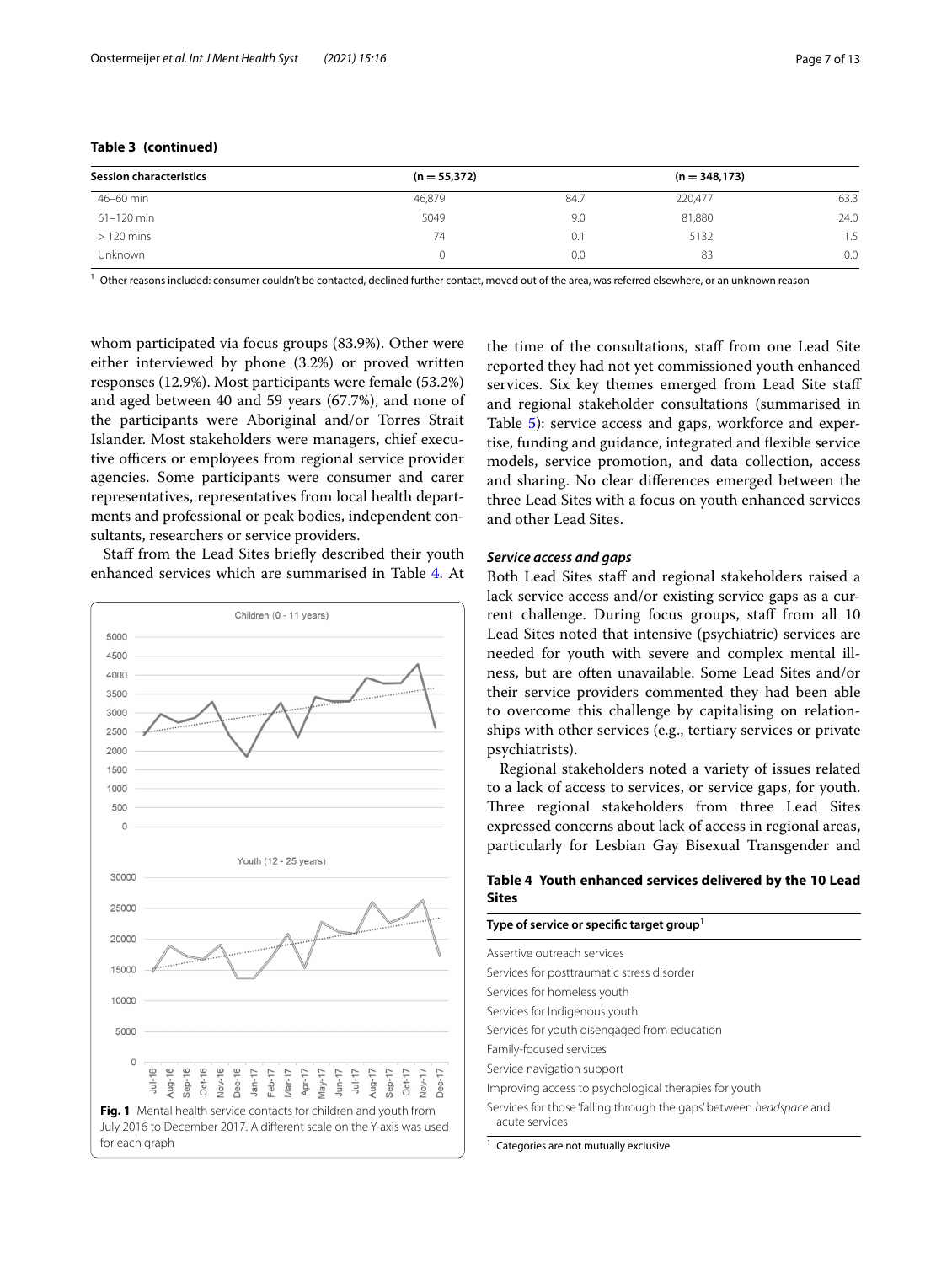<span id="page-7-0"></span>

| Key theme                           | Description                                                                                                                                                                                                                                            | Example stakeholder statement                                                                                                                                                            |
|-------------------------------------|--------------------------------------------------------------------------------------------------------------------------------------------------------------------------------------------------------------------------------------------------------|------------------------------------------------------------------------------------------------------------------------------------------------------------------------------------------|
| Service access and gaps             | existing service gaps, such as intensive (psychiatric) services and services for<br>Several stakeholders raised challenges related to a lack service access and/or<br>youth with more complex issues                                                   | When we refer youth with more complex/severe issues, there are big waiting<br>lists, and we get [youth with] increasing complexity. The complex cases we<br>can only refer to hospitals' |
| Workforce and expertise             | and workforce retention. Some stakeholders noted it is beneficial when new<br>Stakeholders mentioned challenges with recruiting a specialised workforce<br>services are established from organisations with existing expertise                         | 1 think it's good the funding went to the local health district, that's where skills<br>and expertise are, it's commendable for the PHN to have chosen to do this'                       |
| Funding and guidance                | noted that short-term funding contributed to several other challenges (e.g.<br>ing, unclear key performance indicators and data requirements. They also<br>Stakeholders commented on a lack of clear guidance on how to use fund-<br>workforce issues) | There were many questions about key performance indicators, data reporting<br>et cetera'                                                                                                 |
|                                     | ntegrated and flexible service models Stakeholders pointed out the need for more integrated and flexible services<br>for youth, including clinical and non-clinical services                                                                           | From a clinical perspective it makes sense to specialise, for youth it doesn't'<br>work. It's not what they need'                                                                        |
| Promotion of services               | Most Lead Site staff mentioned that minimal service promotion was needed.<br>Some deliberately did not promote their services in order to manage<br>demand                                                                                             | data is so poor. Research team member: Does that mean planning is more<br>[1.1] being able to share the data, the difficulty with these groups is that the<br>difficult? Yes absolutely' |
| Data collection, access and sharing | ted the collection of meaningful data was challenging. Better<br>access to data and sharing of information between services was considered<br>to be necessary for service planning and implementation<br>Lead Site staff not                           | [1] being able to share the data, the difficulty with these groups is that the<br>Research team member. Does that mean planning is more difficult?<br>data is so poor.<br>Yes absolutely |
|                                     |                                                                                                                                                                                                                                                        |                                                                                                                                                                                          |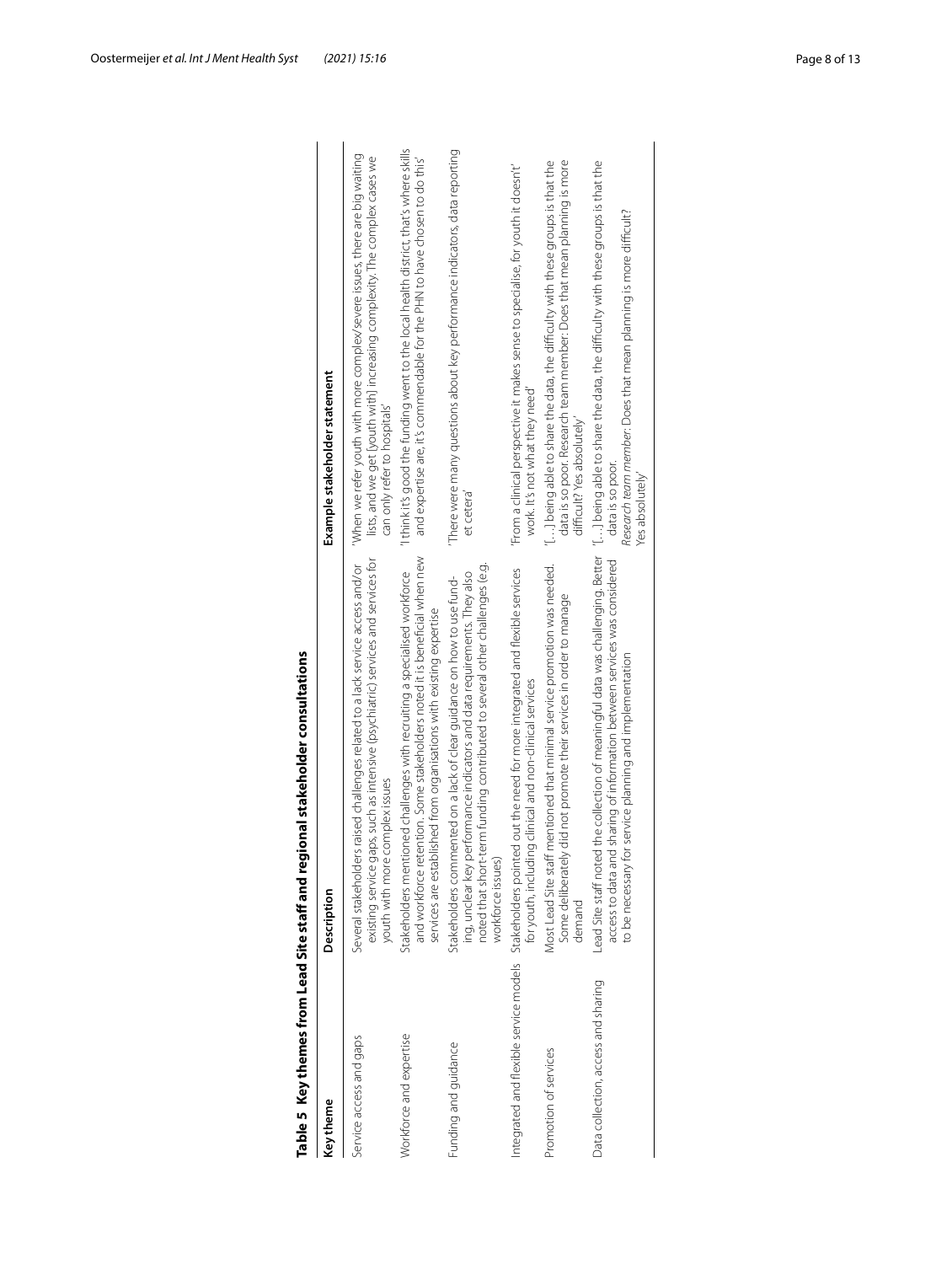Intersex (LGTBI) and Aboriginal and/or Torres Strait Islander youth. Lack of appropriate workforce (e.g., Aboriginal and/or Torres Strait Islander youth workers) played a role in this. Several regional stakeholders from two Lead Sites commented on existing service gaps for specifc groups of youth with, or at risk of, mental illness including those with intellectual impairment and a diagnosis on the Autism spectrum, those aged 18–25 years; and those with complex needs who are not eligible for acute services. Additionally, one regional stakeholder noted that the loss of other mental health programs (e.g., the Mental Health Nurse Incentive  $\mathrm{Program}^1$  $\mathrm{Program}^1$ ) will create additional service gaps. Two regional stakeholders from two Lead Sites noted issues around demand being greater than supply for those with more complex issues (exemplifed by the stakeholder statement in Table [5\)](#page-7-0).

Several regional stakeholders mentioned challenges around hard-to-engage or disengaged youth (e.g., homeless youth and those disengaged from school or current services), with two regional stakeholders from two Lead Sites specifcally mentioning the need for outreach services for disengaged youth with complex needs.

#### *Workforce and expertise*

Workforce challenges were mentioned by staf from nine Lead Sites during the focus groups and were reiterated by staff from the three enhanced Lead Sites and their service providers. Staf from four Lead Sites mentioned the challenges of recruiting a specialised workforce, which caused delays in program implementation. Workforce retention was also of particular concern. Workforce issues were exacerbated in PHN regions spanning large geographical areas. Three regional stakeholders from two Lead Sites indicated that outcomes for new services may be better when they are established from organisations with existing expertise and skilled staf (in addition to established referral pathways), such as Local Hospital Networks (LHNs)<sup>[2](#page-8-1)</sup>.

#### *Funding and guidance*

Several regional stakeholders identified insufficient funding and guidance as a challenge. Three regional stakeholders from two Lead Sites commented on a lack of clear guidance on how to use funding. Additionally, they felt that key performance indicators and data requirements were unclear. Two regional stakeholders from one Lead Site specifcally mentioned that more funding was needed. Several regional stakeholders indicated that short-term funding contributes to limited access and awareness, workforce issues, and systemic challenge of engaging GPs.

#### *Integrated and fexible service models*

Overall, staf from the 10 Lead Sites raised the broader challenge of ensuring services are well integrated into the broader system. Staff from two Lead Sites noted that the time pressure to develop, procure and deliver youth enhanced services was very challenging, especially for vulnerable groups.

Several regional stakeholders mentioned that youth respond better when services are co-located and integrated, operating as a 'one stop shop'. They expressed the value of non-clinical youth programs complementing clinical services (e.g., vocational or educational support). Three regional stakeholders from two Lead Sites noted that a flexible model offering uncapped number of sessions was very helpful in fostering service engagement. Furthermore, three regional stakeholders from two Lead Sites noted that the outreach program in their region was successfully reaching youth and flling service gaps.

#### *Promotion of services*

Staff from several Lead Sites mentioned service promotion. Staf from three Lead Sites were using assertive outreach, and staff from one Lead Site mentioned general promotion to the public. Another Lead Site was promoting its services through non-mental health access points, such as education providers. Most Lead Site staf, however, mentioned little promotion was needed since their commissioned provider has direct access to the target group. Staff from three Lead Sites reported that they deliberately did not promote their services in order to strategically manage demand.

#### *Data collection, access and sharing*

Staff from several Lead Sites discussed the challenge of incentivising providers to report meaningful data. During meetings with the three youth enhanced Lead Sites, the issue of duplication of assessments was discussed. Staff from the three Lead Sites suggested this challenge could be overcome by introducing joint assessments by secondary and tertiary services, or by fostering sufficient trust between providers to rely on each other's assessment. In this context, the importance of feedback from providers to referrers in order to build trust was noted. Access to data and sharing of information between ser-<sup>2</sup> LHNs are entities established by state and territory governments to man- vices was thought to be needed for the planning and

<span id="page-8-0"></span> $\frac{1}{1}$  The Mental Health Nurse Incentive Program funds general practices, private psychiatric services and other appropriate community providers to employ mental health nurses to help provide coordinated clinical care for people in the community with severe mental illness.

<span id="page-8-1"></span>age single or small groups of public hospitals, including managing budgets and being directly responsible for performance.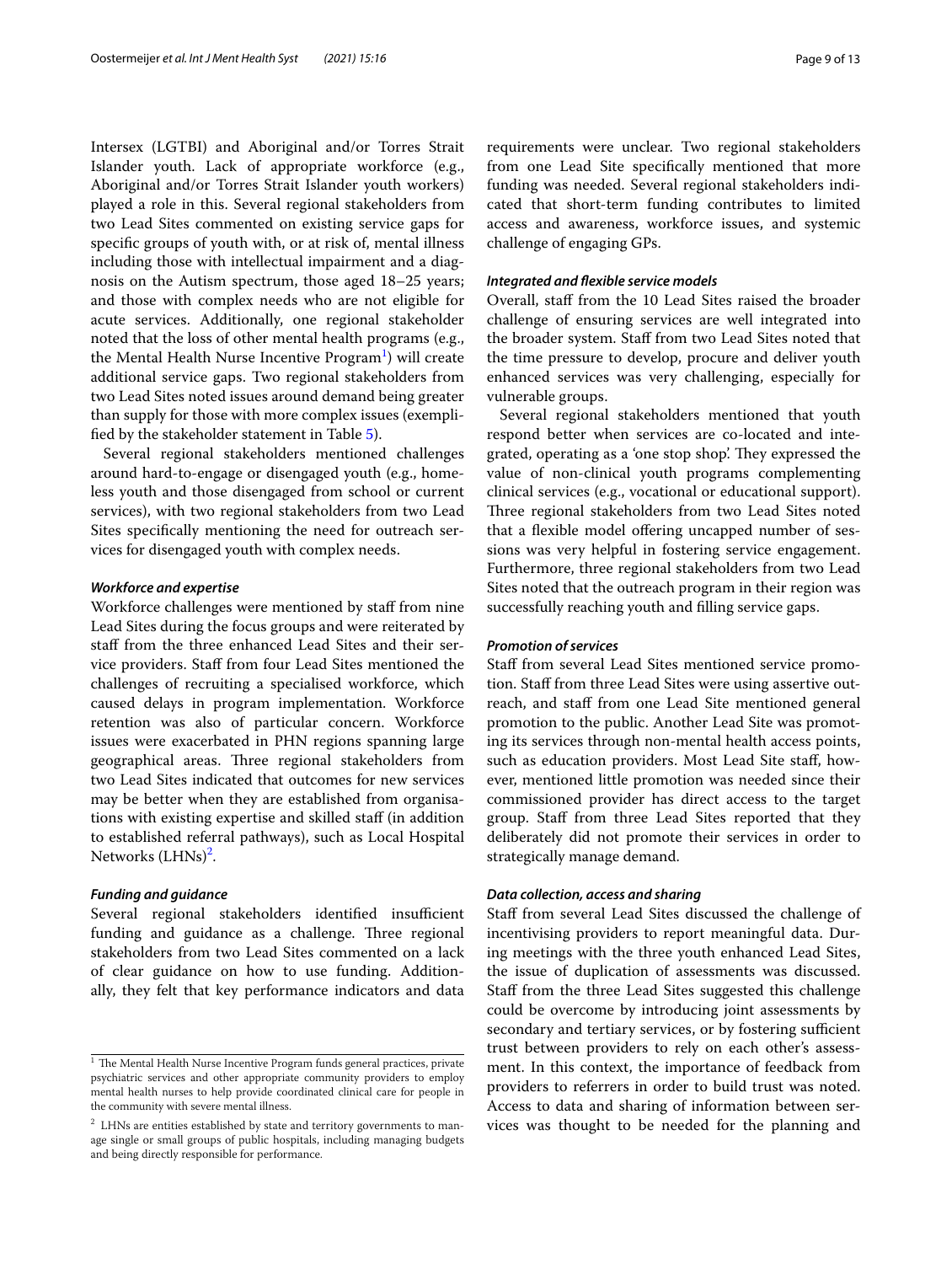implementation of youth enhanced services (as exemplifed by the stakeholder statement in Table [5\)](#page-7-0).

#### **Discussion**

The current findings indicate that PHN-commissioned mental health services are addressing several access barriers for children and youth. Firstly, services seemed to have improved access for certain groups of children and youth traditionally known to be underserviced. Young males typically show poor mental health service access due to perceived stigma, poor mental health literacy, masculine ideals and lack of appropriate services [[22](#page-12-10)]. Current results indicate improved service uptake by boys and young males, with the majority of children receiving services being male and improved uptake (36.5%) by male youth compared to ATAPS and *headspace* in the past [[7–](#page-11-6)[9\]](#page-11-7).

The current findings also indicate improved access for Aboriginal and Torres Strait Islander young people. Aboriginal and Torres Strait Islander young people represent approximately 5% of the Australian youth population [[23\]](#page-12-11). They are more likely to experience mental health issues compared to non-Indigenous young people [\[23](#page-12-11)]. Current fndings showed approximately 9% of children and youth who accessed services were Aboriginal and/ or Torres Strait Islander young people, which shows an improvement in service uptake compared to ATAPS and *headspace* in the past [\[7](#page-11-6)[–9](#page-11-7)].

Secondly, the fndings indicate low-threshold service access. Services reached young people without a formal diagnosis or whose diagnosis was unknown, and many youth self-referred. The high self-referral rate (45.5%) for youth is notable, as earlier research suggests that youth are often reluctant to seek help [\[1](#page-11-0), [10](#page-11-8), [11\]](#page-11-9). However, for both children and youth GPs were a main entry point for mental health services.

Thirdly, services reached children and youth from areas of greater disadvantage and non-metropolitan areas. The prevalence of mental health problems is likely to be higher innon-metropolitan areas and greater socio-economic disadvantage [\[1](#page-11-0)]. Furthermore, young men in nonmetropolitan areas have typically shown lower service access [[24\]](#page-12-12), which may be due to perceived stigma and lack of anonymity [[22\]](#page-12-10). Approximately 40–45% of children and youth who received services were residing outside of major cities, which is comparable to fgures from previous research [[8,](#page-11-11) [9\]](#page-11-7). Considering approximately 28% of young people reside in non-metropolitan areas [\[25](#page-12-13)], current results indicated those young people received services at a higher rate compared to those residing in major cities.

Fourthly, the current fndings showed a modest increase in service uptake of PHN-commissioned child and youth mental health services over time, with some pronounced drops likely associated with holiday periods. The general increase in service uptake was most pronounced for youth (12–25 years). Traditionally, this group is known to have a high prevalence of mental health problems, together with a reluctance to seek help [[3,](#page-11-2) [10](#page-11-8)].

The findings also indicated areas for improvement. Minimally adequate psychological treatment of Australian adults, including youth (16–85 years), has previously been described as six or more sessions of 30 min or more [[26\]](#page-12-14). For children and young adolescents (9–16 years) adequate psychological treatment has previously been described as eight or more sessions [\[27\]](#page-12-15). Most children and youth received sessions between 46–60 min in duration or more and received less than six sessions per episode of care. The latter may partly be due to the fact some treatments were still ongoing. However, for treatment concluded episodes only results were similar. Findings indicate that services are currently not meeting the minimally adequate treatment standard. However, it should be noted that minimally adequate treatment may compromise fewer sessions for children and youth who receive complementary medication [[28\]](#page-12-16).

Stakeholders noted several ongoing challenges to the implementation and delivery of new youth enhanced services for young people, including current service access issues and gaps, a lack of skilled workforce, and a lack funding and guidance. These challenges were similar for the three Lead Sites with a focus on youth enhanced services and the other Lead Sites, and were consistent with those reported for the development of child and adolescent mental health services worldwide [\[1](#page-11-0)].

The current results indicate that the implementation and delivery of youth mental health services in the future should involve sufficient and long-term funding which will enable improved service access and help address ongoing workforce issues (e.g. retention), build on existing expertise and skilled staff, have the ability to offer fexible and integrated service model, include meaningful data collection and facilitate data sharing between stakeholders. The ability to offer flexible and integrated service models was exemplifed by outreach programs as a way of engaging hard-to-reach young people and improving service access, providing integrated clinical and non-clinical services, service co-location or a 'one-stop-shop', as well as providing an uncapped number of sessions depending on young people's individual needs. Stakeholders noted that they had been able to (partly) overcome a lack of psychiatric services by capitalising on relationships with other services, highlighting the importance of local service linkages. This was further highlighted by the success of co-locating services and the need for integrated data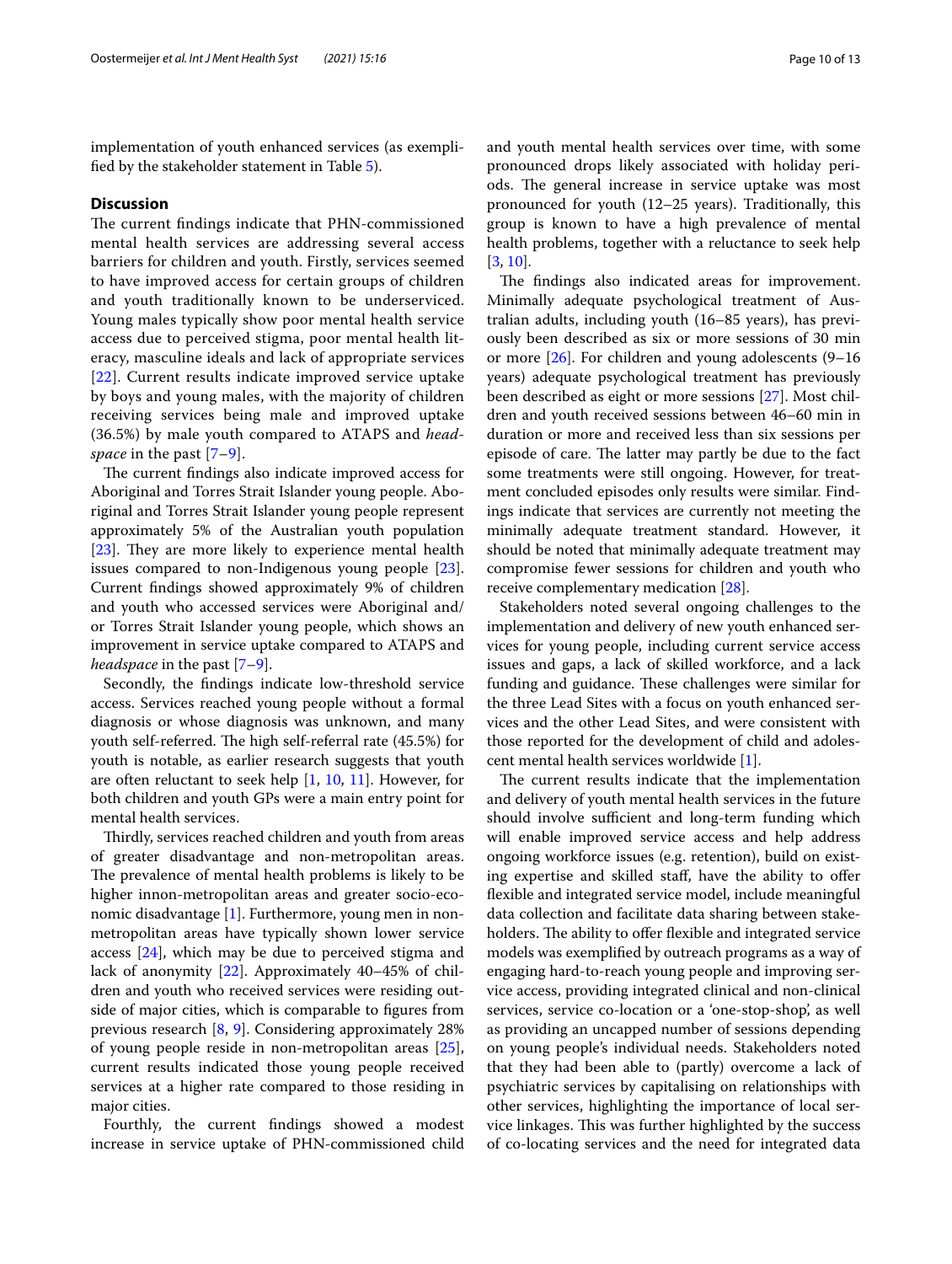collection and/or information sharing. This indicates that the ability to be innovative and fexible in response to region-specifc mental health needs is a key to success. This is in line with former research posing that best practice for youth (mental) health includes fexible and more innovative service provision (i.e., outreach, after-hour services and various service delivery modes), and service models integrating clinical and non-clinical services [\[29](#page-12-17), [30\]](#page-12-18).

In order to further advance youth mental health service provision, ongoing program evaluation is needed. Firstly, future research is needed to establish the impact of various service provision approaches on both consumers and local stakeholders (e.g. outreach programs, co-located services and data sharing). Secondly, current youth mental health programs may be assessed against the best practice approaches, such as the extent of service integration that is established and the amount of fexibility in program delivery (e.g. number of sessions and modes of delivery).

#### **Limitations**

The above findings should be interpreted in the light of several limitations. Overall, it should be noted that the Lead Sites and their regional stakeholders were still in the early stages of planning, developing, and implementing youth mental health services at the time of data collection. The current paper focused on data from the first 18 months of the introduction of the Lead Site Project to examine early implementation stages of the Lead Site Project and therefore stakeholder experiences beyond this timeframe may have changed.

Several limitations regarding the minimum datasets should also be noted. First, service providers and PHNs entered the service data into the minimum datasets and their compliance with data requirements was unknown. Second, it is likely that the number of consumers, episodes and session recorded was an underestimate, as the number of consumers who have not consented to their de-identifed data being provided was unknown to the research team. However, the custodian of mental health data for all 31 PHNs reported that the data they provided to the researchers for the overall Lead Site Project evaluation represented approximately 85% of all consumers of mental health services commissioned by PHNs. Third, it is possible that there is some duplication across (and within) the minimum datasets. There were also various limitations associated with the stakeholder consultations. First, some Lead Sites experienced high staff turnover, meaning that some stakeholders may have been less aware of the Lead Site approaches and activities undertaken by the Lead Site. Second, some Lead Sites were further along the implementation and delivery stages than others, impacting on their ability to comment on the approaches and activities undertaken by the Lead Site. For example, staff from one Lead Site reported they had not yet commissioned youth enhanced services. This may be partly related to the high staff turnover experienced by some PHNs. Third, since the Lead Site representatives were asked to provide contact details for the regional stakeholders, there may have existed biases in the selection of participants. Fourth, some stakeholders may have had less capacity to participate due to infexible work commitments (e.g., individual service providers). However, by providing the opportunity for individual interviews and written responses we tried to accommodate participation for a wide range of stakeholders. Fifth, stakeholders may have been subject to socially desirable answers during consultations. However, the mix of positive and negative views indicate genuine responses.

#### **Conclusion**

The current paper describes children and youth who are receiving PHN-commissioned mental health services, and characteristics of the services received. Early fndings suggest that these services provide accessible care and increasingly reach children and youth across Australia. The main challenges and facilitating factors for the planning and implementation of new youth enhanced services indicate that innovative and fexible service models in response to local mental health needs may be a key to success.

#### **Abbreviations**

ATAPS: Access to Allied Psychological Services; GP: General practitioner; LGTBI: Lesbian Gay Bisexual Transgender and Intersex; LHNs: Local Hospital Networks; MDS: Minimum data set; PHNs: Primary Health Networks; PMHC MDS: Primary Mental Health Care minimum data set.

#### **Acknowledgements**

This project was funded by the Australian Government, Department of Health. Authors would like to thank the Department of Health, PHN Lead Sites, regional stakeholders and Strategic Data for their valuable contributions to this project. Authors report no conficts of interest. Selected fndings were presented at the Society for Mental Health Research (SMHR) 2018 conference.

#### **Authors' contributions**

SO conceptualized this paper, carried out data analysis and drafted the manuscript. BB, AN, MW, AM, MH and PB were involved in the data collection, data preparation and/or data analysis. All authors were involved in reviewing and approving the manuscript. All authors read and approved the fnal manuscript.

#### **Funding**

This work was funded by the Australian Government Department of Health as part of the Primary Health Network Mental Health Reform Lead Site Project evaluation.

#### **Availability of data and materials**

The data that support the fndings of this study are available from the Australian Government Department of Health, but restrictions apply, and the data are not publicly available. Data are available from the authors upon reasonable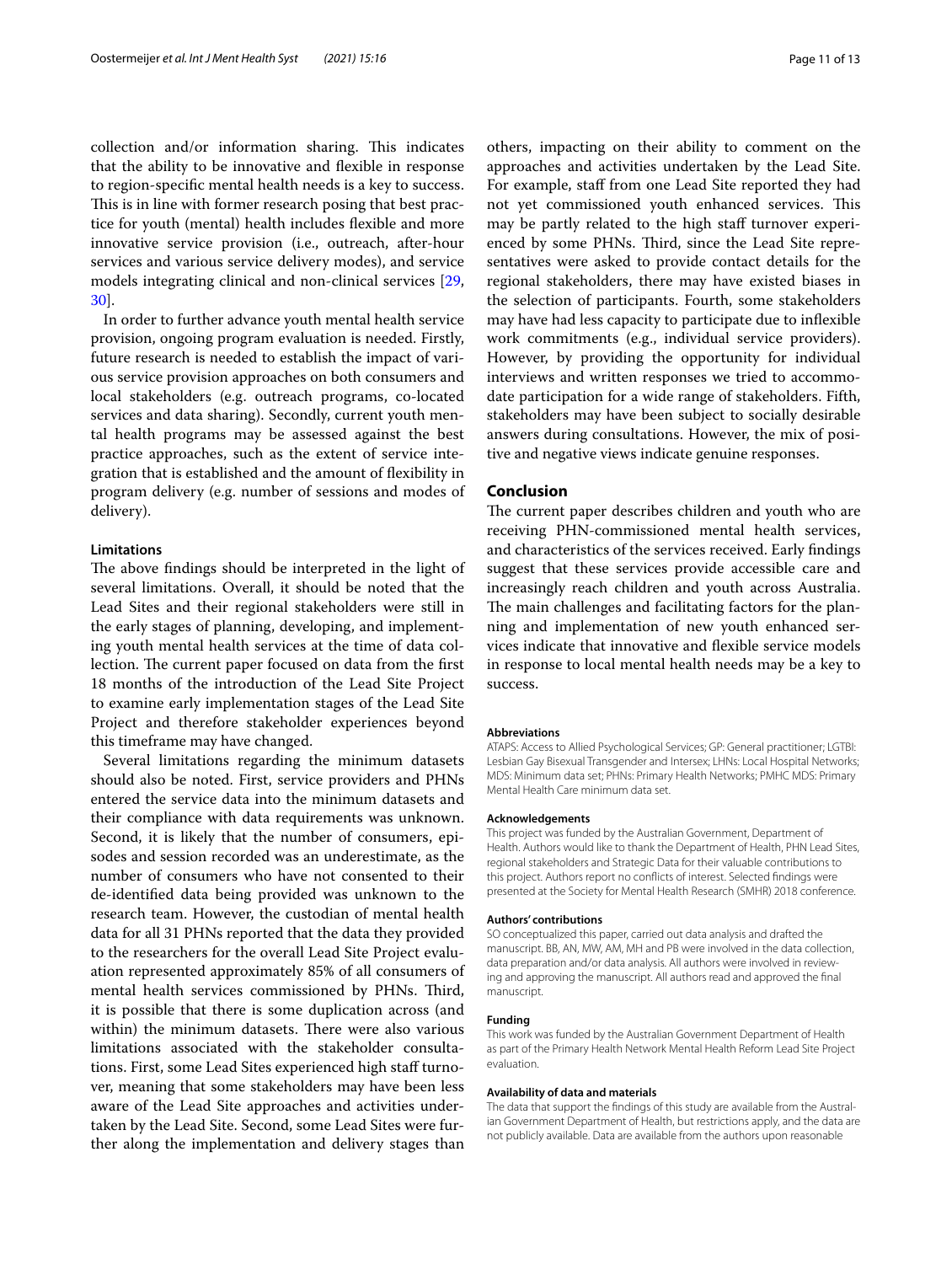request and with permission of the Australian Government Department of Health.

#### **Ethics approval and consent to participate**

Approval was obtained from the Human Ethics Sub-Committee at the University of Melbourne (1749426).

#### **Consent for publication**

Not applicable

#### **Competing interests**

The authors declare that they have no competing interests.

#### **Author details**

<sup>1</sup> The University of Melbourne, Melbourne, VIC 3010, Australia. <sup>2</sup> The University of Queensland, Brisbane, Australia.

#### <span id="page-11-10"></span>**Appendix: Consultation questions**

The following questions were used for the Lead Site staff consultations:

- 1. What approaches did your PHN establish to develop and commission services for young people with severe mental illnesses?
- 2. What specifc planning activities did your PHN undertake to support development of services for this target group?
- 3. What types of services did your PHN develop to better meet the needs of young people experiencing severe illness?
- 4. How were these services procured?
- 5. What difficulties were faced?
- 6 How were the difficulties addressed?
- 7. How were these services targeted to ensure that they met priority service gaps identifed in the regional mental health plans?
- 8. What planning arrangements were set up with other youth service providers in the region?
- 9. What selection criteria were developed to inform referrers?
- 10. How were these services promoted?
- 11. How were young people with mental health problems encouraged to use services?
- 12. What activities and approaches were found to be efective in delivering services to young people with severe mental illness?
- 13. Are there examples of where clinical care is being efectively complemented by vocational, educational and parental support programmes?
- 14. What efective linkages were formed with other regional youth-specifc services, including those provided by states and territories, headspace, schools and other educational institutions?
- 15. Describe the factors that facilitated developing new services for young people with severe mental illness.
- 16. What were the barriers to developing new services for young people with severe mental illness?
	- a. Did any of these barriers signifcantly compromise referral arrangements, client intake and/or delivery?
	- b. How did your PHN deal with these barriers?

The questions for the regional stakeholders included:

- 1. How were you/your organisation involved in PHNs commissioning services for youth with, or at risk of, severe mental illness? For which PHN?
- 2. How has clinical care for young people with, or at risk of, severe mental illness been complemented by other programs important for young people, such as vocational, educational and parental support programs?
- 3. How might services for young people with, or at risk of, severe mental illness be improved in the future?

Received: 17 September 2020 Accepted: 10 February 2021 Published online: 23 February 2021

#### **References**

- <span id="page-11-0"></span>1. Kieling C, Baker-Henningham H, Belfer M, et al. Child and adolescent mental health worldwide: evidence for action. Lancet. 2011;378:1515–25.
- <span id="page-11-1"></span>2. Lawrence D, Johnson S, Hafekost J, et al. The Mental Health of Children and Adolescents. Report on the second Australian Child and Adolescent Survey of Mental Health and Wellbeing. 2015.
- <span id="page-11-2"></span>3. Australian Bureau of Statistics. National Survey of Mental Health and Wellbeing: Summary of Results. Statistics (Ber) 2008:100.
- <span id="page-11-3"></span>4. Australian Institute of Health and Welfare. Australia's Health 2018. Chapter 3: Burden of disease across the life stages. Canberra: 2018.
- <span id="page-11-4"></span>5. Reavley NJ, Cvetkovski S, Jorm AF, et al. Help-seeking for substance use, anxiety and afective disorders among young people: results from the 2007 Australian national survey of mental health and wellbeing. Aust N Z J Psychiatry. 2010;44:729–35.
- <span id="page-11-5"></span>6. Harris M, Pirkis J, Burgess P, et al. Evaluation of the better access to psychiatrists, psychologists and GPs through the Medicare Benefts Schedule initiative. Component B: An analysis of Medicare Benefts Schedule (MBS) and Pharmaceutical Benefts Scheme (PBS) administration data. Melbourne: 2010.
- <span id="page-11-6"></span>7. Bassilios B, Nicholas A, Reifels L, et al. Uptake of a national primary mental health program by young people in Australia. Int J Ment Health Syst. 2014;8:10.
- <span id="page-11-11"></span>8. Bassilios B, Telford N, Rickwood D, et al. Complementary primary mental health programs for young people in Australia: access to Allied Psychological Services (ATAPS) and headspace. Int J Ment Health Syst. 2017;11:1–11.
- <span id="page-11-7"></span>9. Rickwood DJ, Telford NR, Parker AG, et al. Headspace - Australia's innovation in youth mental health: who are the clients and why are they presenting? Med J Aust. 2014;200:108–11.
- <span id="page-11-8"></span>10. Patel V, Flisher AJ, Hetrick S, et al. Mental health of young people: a global public-health challenge. Lancet. 2007;369:1302–13.
- <span id="page-11-9"></span>11. Gulliver A, Grifths KM, Christensen H, et al. Perceived barriers and facilitators to mental health help-seeking in young people: a systematic review. BMC Psychiatry. 2010;10:113.